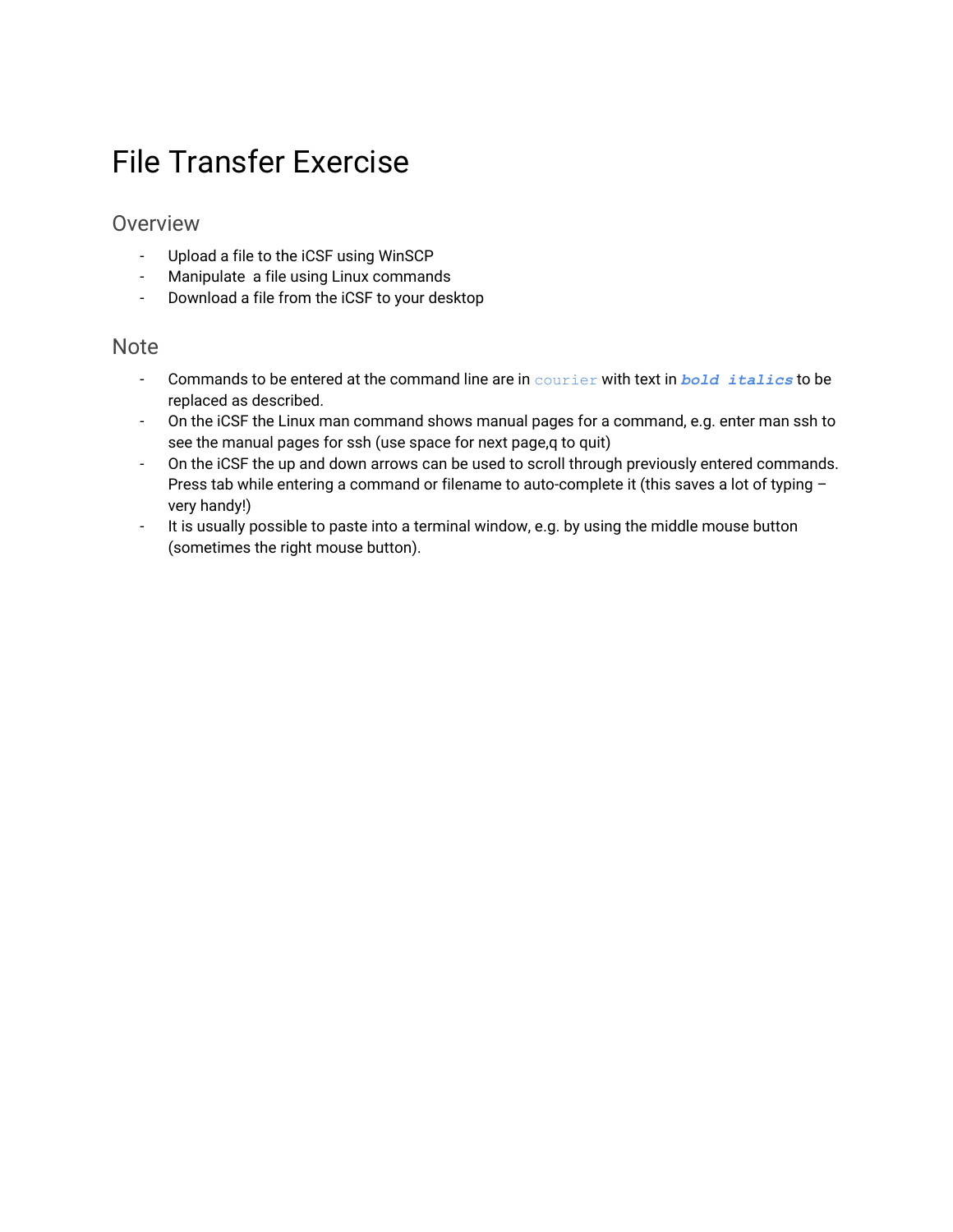## 1. Upload a file to the iCSF from your PC

On the Windows desktop First download a sample file called  $ext{exit}$  from the following webpage to your desktop/Laptop. You need to do this by right clicking on the filename and selecting '**Save link as**' and save it to **C:\Work**

<http://ri.itservices.manchester.ac.uk/course/icsf-csf/> OR [http://personalpages.manchester.ac.uk/staff/Chris.Grave/course/icsf-csf/](http://personalpages.manchester.ac.uk/staff/Chris.Grave/course/icsf-csf)

- **Resume/Restart** the previously connected session to nyx\* by opening the **X2go** software
- Open a new Terminal windows so you arrive at a **nyx\* Applications -‐> System Tools -‐> Terminal (MATE Terminal)**
- Mount your iCSF home by typing the following

[username@nyx\* ~]\$ mnticsf

- Accept key by typing '**yes**' and **Enter password for iCSF** when prompted. Note this is not opening a new command line connection to the iCSF. It is just mounting you iCSF home directory on the virtual desktop.
- You should be able to see a folder called  $\text{%}$  \then you type: 'ls'

```
- Change to that folder
[username@nyx* ~]$ cd icsf
[username@nyx* ~/icsf]$ mkdir workshop (mkdir = make directory)
```
### Use WinSCP to transfer some files

- On your desktop/laptop **open WinSCP** it should be under *Start -‐> Programs*
- Enter the following information, we are not going to save the session as this is a public PC cluster:

**File Protocol**: SCP

**Host name:** nyx\*.itservices.manchester.ac.uk*(so it matches the nyx\* you are currently*

*using)*

**User name**: *your University IT username*

- Press 'Login' , Accept any key and **enter your University IT password** when prompted.
- You should now have a window consisting of a left pane which is your PC and right pane which is **nyx\***.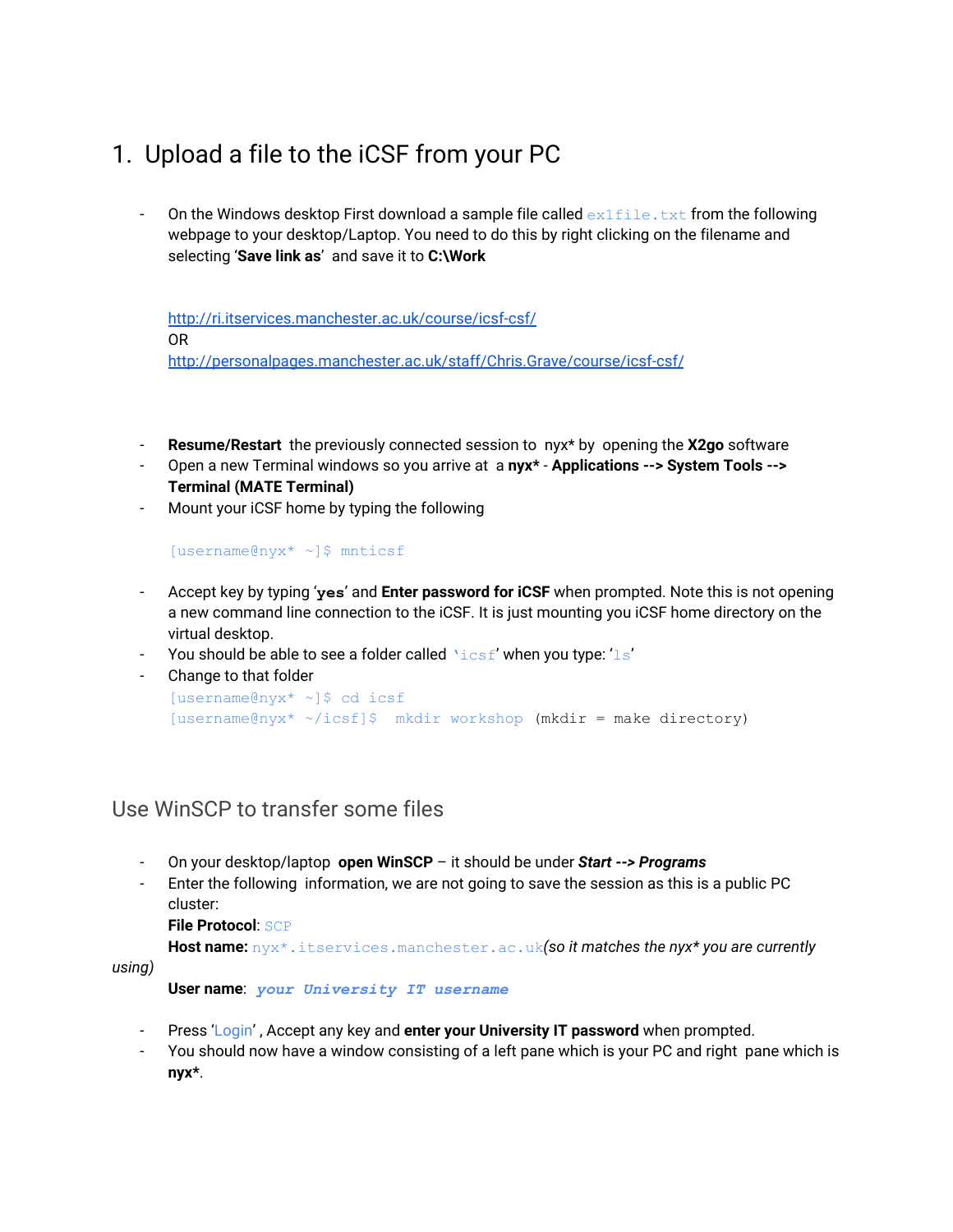| On C:\ - mzysscq3@nyx5.itservices.manchester.ac.uk - WinSCP |                   |                        |                              |                                                           |                                    |                 |                     |                      | $  $ $\Box$ $x$ $ $ |
|-------------------------------------------------------------|-------------------|------------------------|------------------------------|-----------------------------------------------------------|------------------------------------|-----------------|---------------------|----------------------|---------------------|
| Local Mark Files Commands Session Options Remote Help       |                   |                        |                              |                                                           |                                    |                 |                     |                      |                     |
| 田 B C Synchronize 国内 国                                      |                   | <b>OD</b> Queue        | Transfer Settings Default    |                                                           | $\cdot$ $\bullet$ $\cdot$          |                 |                     |                      |                     |
| mzysscg3@nyx5.itservices.manchester.ac.uk   New Session     |                   |                        |                              |                                                           |                                    |                 |                     |                      |                     |
| C: OS                                                       | • 名団 ← → → 国国介绍 ? |                        | workshop                     |                                                           | ・ 白田 ← → → - 白田山 2 B Find Files Pa |                 |                     |                      |                     |
|                                                             |                   |                        |                              |                                                           |                                    |                 |                     |                      |                     |
| Gilpload - Felit - X & Ca Properties   New -   +   -   V    |                   |                        |                              | 2 Download - 2 Edit - X 2 Dg Properties   8 New -   8 □ D |                                    |                 |                     |                      |                     |
| CA                                                          |                   |                        |                              |                                                           | /home/mzysscq3/icsf/workshop/      |                 |                     |                      |                     |
| Name                                                        | Size              | Type                   | Changed $\blacktriangledown$ |                                                           | Name                               | Size            | Changed             | Rights               | Owner               |
| Work                                                        |                   | File folder            | 01/04/2019 12:02:17          |                                                           | $\mathbf{L}$                       |                 | 01/04/2019 11:36:41 | $N(X^{2} - 1)$       | mzyssc              |
| Windows                                                     |                   | File folder            | 31/03/2019 04:52:12          |                                                           | 20181039.bt                        | 0 KB            | 30/10/2018 15:32:44 | $NN-1-1$             | mzysse              |
| <b>NDPS</b>                                                 |                   | File folder            | 18/03/2019 09:40:37          |                                                           | ex1file.bt                         | 1 <sub>KB</sub> | 01/04/2019 12:02:17 | $NM - 1 - 1 - 1 - 1$ | mzysse              |
| <b>Program Files</b>                                        |                   | File folder            | 26/02/2019 11:48:52          |                                                           | my_test.R                          | 1 KB            | 01/02/2019 14:48:28 | $nw-r-r-1$           | mzyssc              |
| <b>Micro Focus</b>                                          |                   | File folder            | 15/11/2018 11:24:29          |                                                           | my test.R.o96052                   | 1 KB            | 01/02/2019 14:52:14 | $nnr-r-r-$           | mzyssc              |
| Lisers                                                      |                   | File folder            | 07/11/2018 15:26:26          |                                                           | r batch.bt                         | 1 KB            | 01/02/2019 14:51:27 | $rw-r-r-r-$          | mzyssc              |
| temp                                                        |                   | File folder            | 01/11/2018 16:23:20          |                                                           | r batch.bt.e96052                  | 0 KB            | 01/02/2019 14:52:14 | $NN - 1 - 1 - 1$     | mzyssc              |
| ESD                                                         |                   | File folder            | 25/10/2018 10:35:31          |                                                           | r batch.txt.o96052                 | 0 KB            | 01/02/2019 14:52:14 | $100 - 19 - 19 - 19$ | mzysse              |
| \$WINDOWS.~BT                                               |                   | File folder            | 25/10/2018 10:28:30          |                                                           | & Rplots.pdf                       | 5 KB            | 01/02/2019 14:52:14 | $NN - 1 - 1 - 1$     | mzyssc              |
| Program Files (x86)                                         |                   | File folder            | 25/10/2018 09:22:53          |                                                           |                                    |                 |                     |                      |                     |
| ado                                                         |                   | File folder            | 29/04/2016 10:17:39          |                                                           |                                    |                 |                     |                      |                     |
| Intel                                                       |                   | File folder            | 22/02/2016 12:40:05          |                                                           |                                    |                 |                     |                      |                     |
| PerfLogs                                                    |                   | File folder            | 14/07/2009 04:20:08          |                                                           |                                    |                 |                     |                      |                     |
| product_update_log.t                                        | 1.474 KB          | <b>Text Document</b>   | 01/04/2019 14:34:07          |                                                           |                                    |                 |                     |                      |                     |
| product_update_loq.t                                        | 2,049 KB          | <b>Text Document</b>   | 01/04/2019 14:18:05          |                                                           |                                    |                 |                     |                      |                     |
| product_update_loq.t                                        | 2.031 KB          | <b>Text Document</b>   | 01/04/2019 14:06:08          |                                                           |                                    |                 |                     |                      |                     |
| product_update_loq.t                                        | 108 KB            | <b>Text Document</b>   | 01/04/2019 13:12:54          |                                                           |                                    |                 |                     |                      |                     |
| product update log.t                                        | 2.049 KB          | <b>Text Document</b>   | 01/04/2019 13:12:52          |                                                           |                                    |                 |                     |                      |                     |
| product_update_loq.t                                        |                   | 2.049 KB Text Document | 01/04/2019 10:06:54          |                                                           |                                    |                 |                     |                      |                     |
| product_update_loq.t                                        | 390 KB            | <b>Text Document</b>   | 29/03/2019 19:20:23          |                                                           |                                    |                 |                     |                      |                     |
| product update log.t                                        | 2,049 KB          | <b>Text Document</b>   | 10/07/2017 06:48:41          |                                                           |                                    |                 |                     |                      |                     |
| product_update_loq.t                                        |                   | 2,049 KB Text Document | 10/10/2016 13:17:10          |                                                           |                                    |                 |                     |                      |                     |
| 0 B of 13.9 MB in 0 of 22                                   |                   |                        |                              |                                                           | 11 hidden 0 B of 5.22 KB in 0 of 8 |                 |                     |                      | 1 hidden            |
|                                                             |                   |                        |                              |                                                           |                                    |                 | A                   | 印<br>SCP             | 3:03:54             |

- In the right hand pane locate the '**icsf**' folder, open it by double clicking, then open the **workshop** folder you created.
- Next, find ex1file.txt from **C:\Work** in the left hand pane -Drag the file from the left pane to the **workshop** folder in the right pane. (Please Note it does not remove the file from your PC, it copies it).
- **Minimise** the WINSCP window for now.

PLEASE NOTE: Instructions for other operating systems can be found by following this link <http://ri.itservices.manchester.ac.uk/userdocs/file-transfer/>

View the file on NYX\*

Using X2go go back to your nyx Terminal you should still be in the 'icsf' folder To check type:

[username@nyx\* ~/icsf]\$ pwd

It should report: /home/username/icsf , but you should also be able to tell from your prompt which tells you are you, on nyx<sup>\*</sup> in folder icsf e.g. [username@nyx<sup>\*</sup> ~/icsf]\$

Change to the workshop directory

[username@nyx\* ~/icsf]\$ cd workshop (cd = change directory)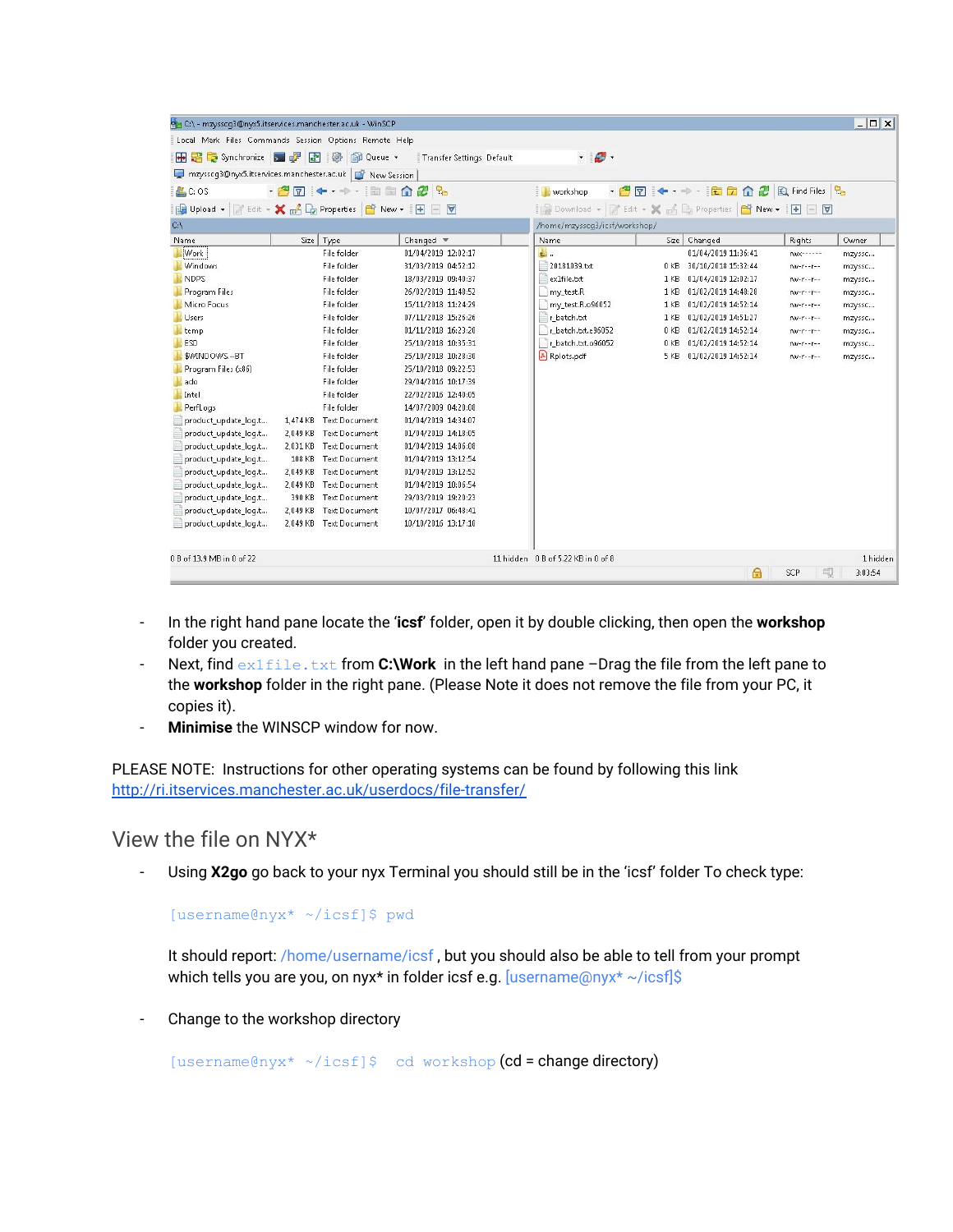list the files, can you see the one you just transferred.

[username@nyx\* ~/icsf/workshop]\$ ls –lh

The '**–lh**' is an option and it should have told you the size of the file and a date/timestamp of its creation.

Read the file using the

[username@nyx\* ~/icsf/workshop]\$ cat ex1file.txt

Make a copy of the file:

[username@nyx\* ~/icsf/workshop]\$ cp ex1file.txt ex1file.copy

Rename the file to give it a .R extension (linux generally doesn't care what extensions you use but we want .R in this case so that rstudio will understand the file):

[username@nyx\* ~/icsf/workshop]\$ mv ex1file.txt ex1.R

List the files in your directory again:

[username@nyx\* ~/icsf/workshop]\$ ls Note that there is no file called ex1file.txt anymore.

Now edit the file:

[username@nyx\* ~/icsf/workshop]\$ nano ex1.R

add the following line to the end of the file and then save it.

#### print(t)

**Save** the file (Ctrl+O), Press Enter, and **exit** with (Ctrl +X) nano.

#### View the file on iCSF

Open the iCSF terminal window via X2go (its should be minimised at the bottom)

[username@incline21 ~]\$ cd workshop [username@incline21 ~/workshop]\$ ls

You should see the ex1.R file in the workshop folder